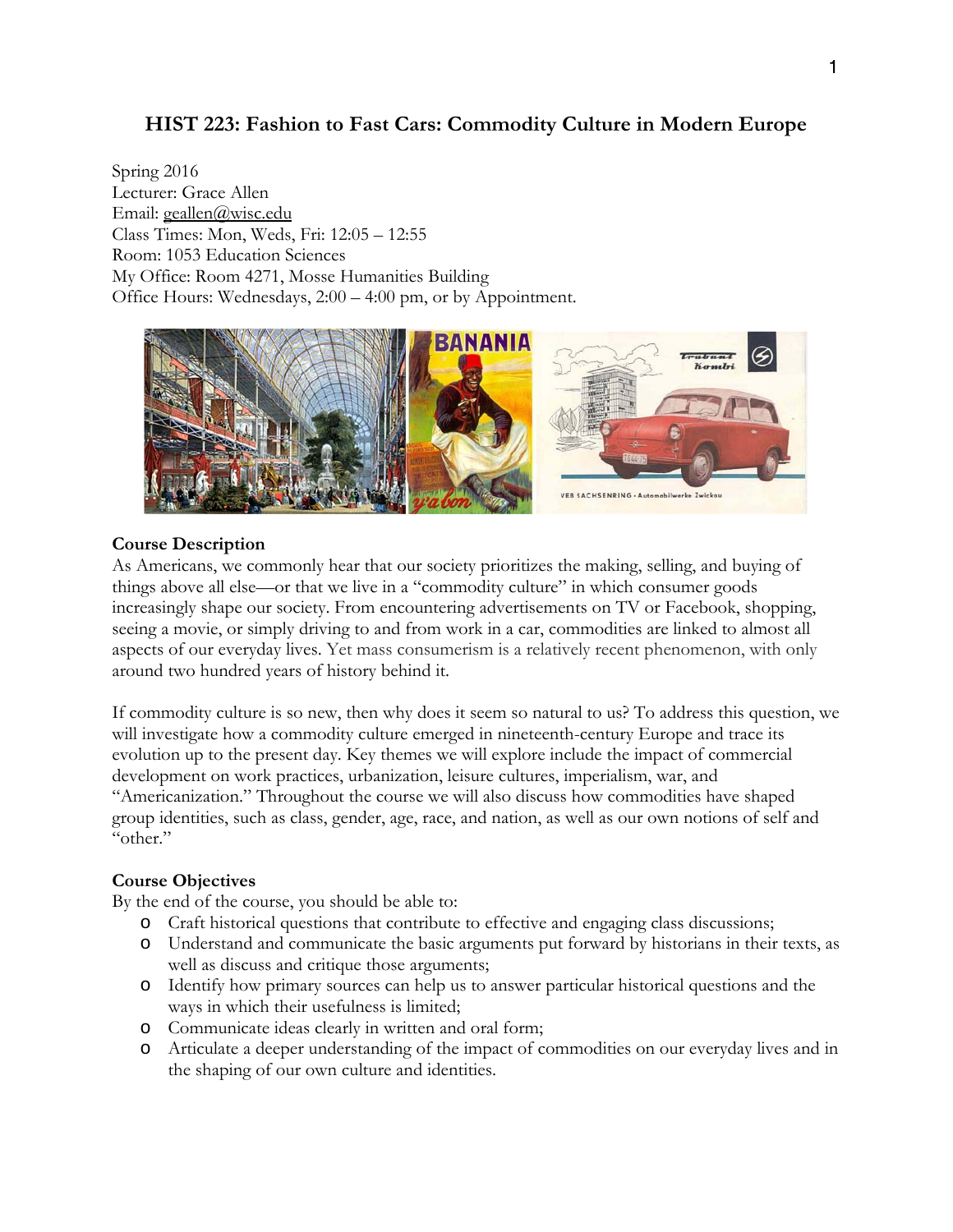### **Structure and Requirements:**

Your grade will be based on attendance and participation, 2 papers, and an in-class midterm and final. Here's the grade breakdown:

- 1. Attendance and Active Participation **(20%)** 
	- a. Attendance in this class is mandatory; please come to both lectures and Friday discussion sections with an open mind, with ideas to share, and with annotated readings handy.
	- b. You are required to post one discussion question based on the readings each week at Learn@UW by **Thursday at 8 pm**. Discussion questions are an opportunity for you to identify issues raised in the readings that you would like to discuss further in class. Please be prepared to address your own question and those of your classmates.
- 2. Short paper (5 pages) on Zola, **Due Monday, February 29 (20%)**
- 3. In Class Midterm, **March 16**, Essay and Identifications **(15%)**
- 4. Short research paper (6 pages) or creative project. **Due Monday, April 25 (25%)** 
	- a. You will develop a historical research question related to a course theme. You can choose to investigate this question through a traditional research paper *or* a creative project decided on with the instructor. (Ideas could include a blog, short story, advertisement, lesson plan, short film, etc.) Details to follow.
	- b. Draft of research question, proposed format, and a short research bibliography. **Due Monday, April 4** (5%)
	- c. Completed 6 page paper. **Due April 25** (20%)
- 5. Final Exam: **Tuesday, May 10, 2:45-4:45,** Essays and Identifications **(20%)**

### **Need Writing Help?**

The History Lab is a new resource center where experts (PhD students) will assist you with your history papers. No matter your stage in the writing process—choosing a topic, conducting research, composing a thesis, outlining your argument, revising your drafts—the History Lab staff is here, along with your professors and teaching assistants, to help you sharpen your skills and become a more successful writer. Sign up for a one-on-one consultation online: http://go.wisc.edu/hlab

### **Books to Purchase:**

Émile Zola, *Au Bonheur des Dames* (The Lady's Delight) (London & New York: Penguin Books, 2010)

Please obtain the Penguin Classics edition (either 2001 or 2010), so we can all be on the same page.

The rest of the readings will be included in the **course reader**, which can be purchased at the L & S Copy Center. I will also upload all readings at Learn @ UW, but you are required to bring a physical copy to class.

### **Class Schedule:**

**Week one: (Jan 20, 22)** Introduction Weds: Introduction and Organization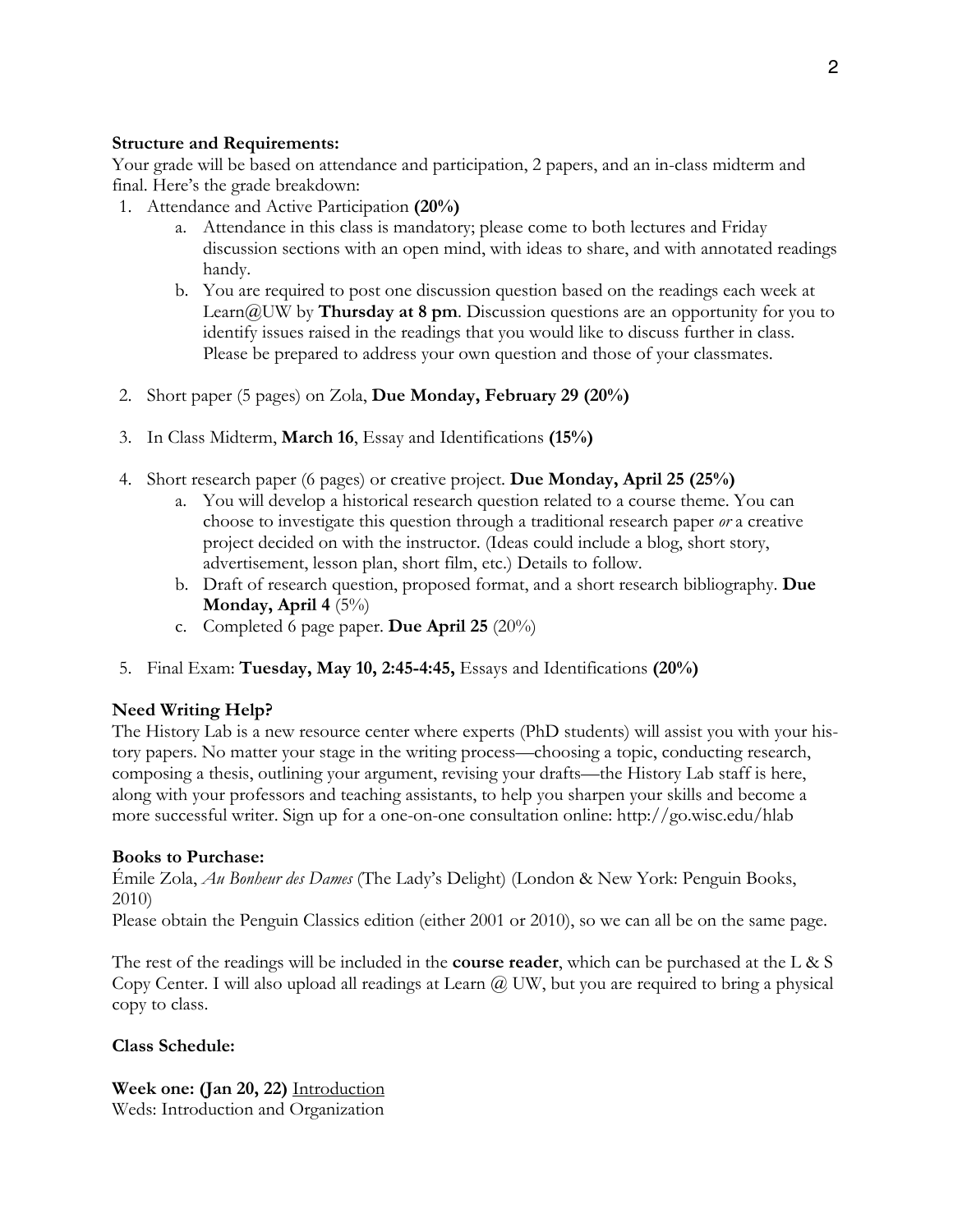Fri: Activity: "Twenty Questions to Ask an Object" Reading: Roberta Sassatelli, "Born to Consume" in *Consumer Culture: History, Theory, and Politics* (Los Angeles: Sage Publications, 2007), 1-6.

Part I: Nineteenth-Century Capitalism and Commodity Culture

## **Week Two: (Jan. 25, 27, 29)** Industrial Capitalism, Labor, and Society

Mon: The Industrial R(evolution) Weds: Time, Discipline, and Productivity Fri: Discussion Reading: E.P. Thompson, "Time, Work-Discipline, and Industrial Capitalism," *Past and Present* 38 (Dec., 1967): 56-97.

"Rules of a Berlin Factory (1844)" in Katharine Lualdi, *Sources of The Making of the West: Peoples and Cultures, Vol. 2: Since 1500,* Fourth Edition (Boston: Bedford/St. Martin's, 2012*),* 312-313.

### **Week Three: (Feb. 1, 3, 5)** Bourgeois Consumer Culture

Mon: Taste, Conspicuous Consumption, and the Bourgeois home Weds: The Department Store Fri: Discussion Reading:

Zola, *Au Bonheur des Dames* (1883), pp. 3 - 149.

Walter Benjamin, *The Arcades Project* (Cambridge, M.A. & London: Belknap Press of Harvard University Press, 1999), 15-16.

### **Week Four: (Feb. 8, 10, 12)** Urbanization and Early Mass Spectacle

Mon: Haussmann and Urban Development Weds: World's Fairs Fri: Discussion Reading: Zola, *Au Bonheur des Dames* (1883), pp. 150- 265.

Before Friday discussion section, take a few minutes to look over the London School of Economics' interactive version of Charles Booth's 1898-99 Poverty Map of London: http://phone.booth.lse.ac.uk/. Compare and contrast the 1900s map to the contemporary poverty map of London that can be overlaid. What areas have changed or remained the same?

### **Week Five: (Feb. 15, 17, 19)** Gender and Commodities

Mon: Women as Consumers and Consumed: Kleptomania and Prostitution Weds: Masculinity and Commodities: Flaneurs, Dandies, and Collectors Fri: Discussion Reading: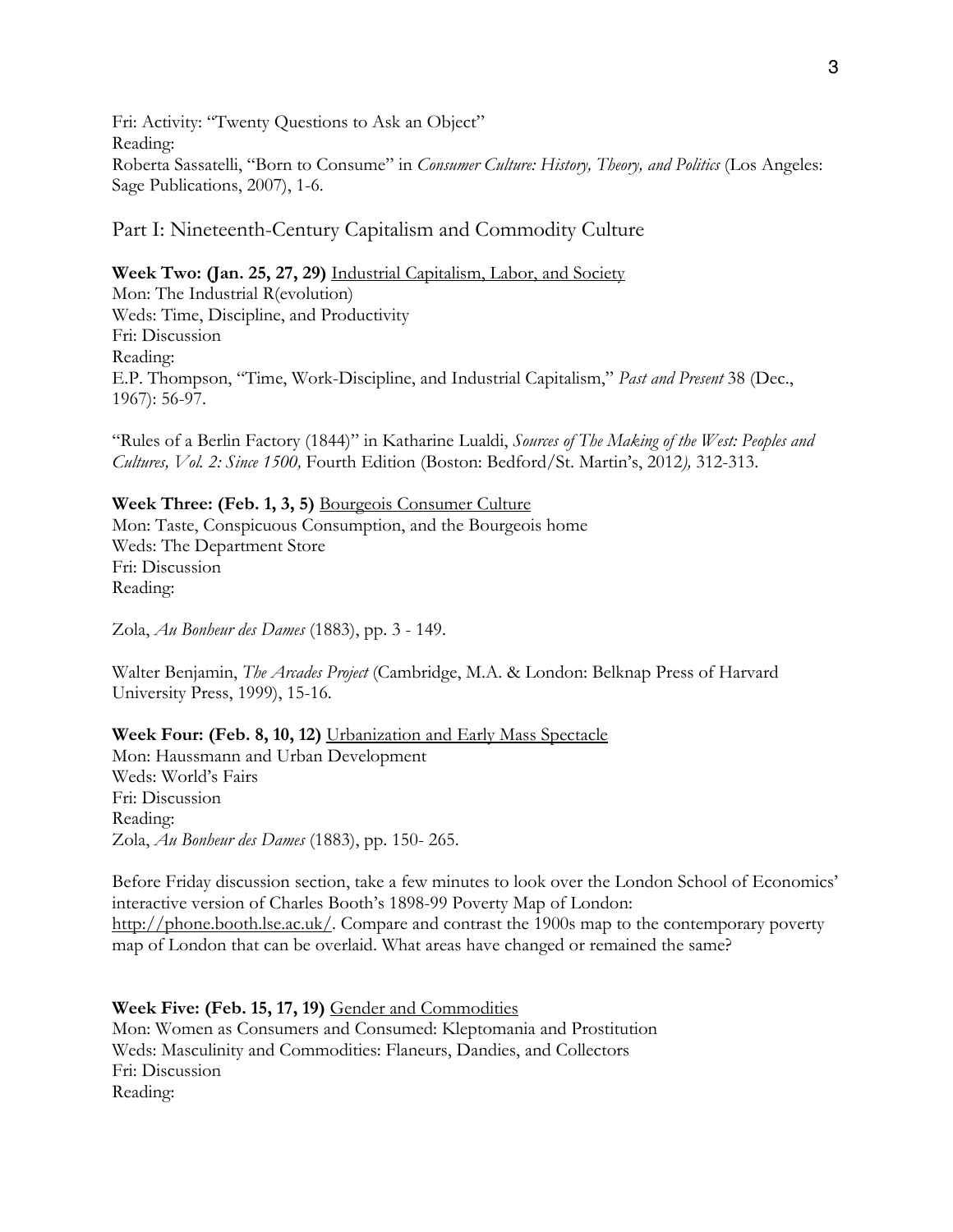Zola, *Au Bonheur des Dames* (1883), pp. 266 - 421

Michael Ryan, "Prostitution in London" (1839), 45 – 49, 173 – 174.

**Week Six: (Feb 22, 24, 26)** Race, Colonialism, and Commodity Culture Mon: The New Imperialism and Commercial Trade Weds: Race and Advertising Fri: Discussion Readings: Rudyard Kipling, "The White Man's Burden" (1899)

Edward Said, "Introduction," *Orientalism*, (London: Routledge &Kegan Paul Ltd, 1978), 9-36.

I will upload a link to several advertisements on Learn  $\omega$  UW. Spend some time noting how they depict race, imperialism, and commodities and come to class prepared to discuss.

Part II: Mass Production and Mass Culture

#### **Week Seven: (Feb 29, Mar. 2, 4)** Commodities and World War I **Monday, Feb 29 FIRST PAPER DUE**

Mon: Food, Scarcity, and Industry on the Home Front Weds: History of the Trench Coat Fri: No Discussion. (I will be at an academic conference.) Please prepare to discuss readings in class Wednesday. Readings: Belinda Davis, "Bread, Cake, and Just Deserts," in *Home Fires Burning: Food, Politics, and Everyday Life in World War I Berlin* (The University of North Carolina Press, 2000), 24-47.

Laura Lee Downs, "War and the Rationalization of Work," in *Manufacturing Inequality: Gender Division in the French and British Metalworking Industries, 1914-1939* (Ithaca and London: Cornell University Press, 1995), 15– 46.

**Week Eight: (Mar. 7, 9, 11)** Taylorism and Fordism Mon: The Automobile in Europe Weds: Taylorizing the Domestic Sphere Fri: Discussion Readings: Antonio Gramsci, "Americanism and Fordism," In *The Gramsci Reader: Selected Writings, 1916-1935*, edited by David Forgacs (New York: New York University Press, 2000), 275- 282, 286-296.

Jodi Kantor and David Steitfeld, "Inside Amazon: Wrestling Big Ideas in a Bruising Workplace," *The New York Times*, August 15, 2015.

I will upload several European car advertisements on Learn  $(a)$  UW. Consider how they depict themes such as gender, class, and nation, come to class ready to discuss them.

**Week Nine: (Mar. 14, 16, 18)** Mass Culture and the Modern City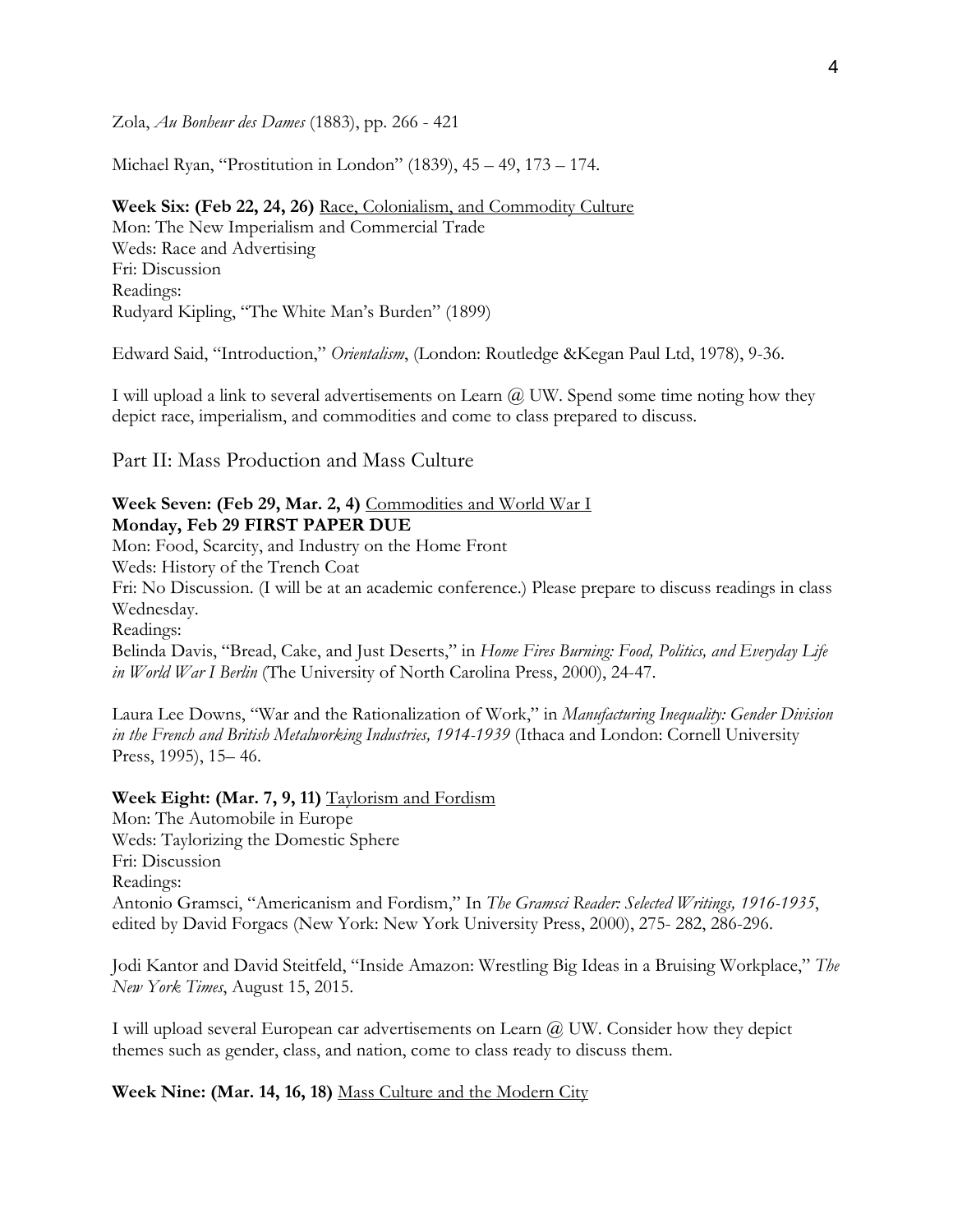Mon: Jazz, Cabaret, and Film Culture in the City Weds: **MIDTERM** in class Fri: Frankfurt School and Critiques of the "Culture Industry" (Lecture/Discussion) Readings: Kracauer, *The Mass Ornament* (1927) (Cambridge, M.A.: Harvard University Press, 1995), 75-86, 323- 328.

Max Horkheimer and Theodor Ardorno, *The Dialectic of the Enlightenment* (New York: Continuum, 1988), 120-144.

### **Mar 19 – 27 Spring Break**

**Week Ten: (Mar. 28, 30, Apr. 1)** Transnational Commodity Encounters, WWII Mon: Cosmetics, Fashion, and the "Modern Woman" Weds: American GIs & Hersey's Chocolate: WWII and Commodity Encounters Fri: Discussion Reading: The Modern Girl Research Group, "Cosmetics Advertising and the Politics of Race and Style," in *The Modern Girl Around the Word*, edited by Alys Eve Weinbaum, Lynn Thomas et al. (Durham and London: Duke University Press, 2008), 25-54.

Mary Louise Roberts, "Making Friends," in *D-Day Through French Eyes: Normandy 1944* (Chicago and London: University of Chicago Press, 2014), 161 – 183.

Part III: Emergence of a Mass Consumer Society

**Week Eleven: (Apr. 4, 6, 8)** Rebuilding Homes, Rebuilding Nations **Draft of Research Question and Bibliography for Second Paper, Due Monday, April 4**  Mon: The Marshall Plan and Reconstruction Weds: Making the Modern Home Fri: Discussion Reading: Film: Jacques Tati, *Mon Oncle* (1958) available via L & S Learning Support Services.

#### **Week Twelve: (Apr. 11, 13, 15)** Mass Consumption in the East?

Mon: Plastics Industry and the GDR Weds: Khrushchev's Thaw and Commodities in the Cold War Context Fri: Discussion Reading: Jukka Gronow and Sergei Zhuravlev, "Soviet Luxuries from Champagne to Private Cars," In *Pleasures in Socialism,* ed. David Crowley and Susan E. Reid, (Northwestern University Press, 2010), 121-146.

Ina Merkal, "Consumer Culture and the GDR, or How the Struggle for Antimodernity Was Lost on the Battleground of Consumer Culture," in *Getting and Spending: European and American Consumer Societies in the Twentieth-Century*, edited by Susan Strasser, Charles McGovern, and Matthias Judt (Cambridge: Cambridge University Press, 1998), 281 – 299.